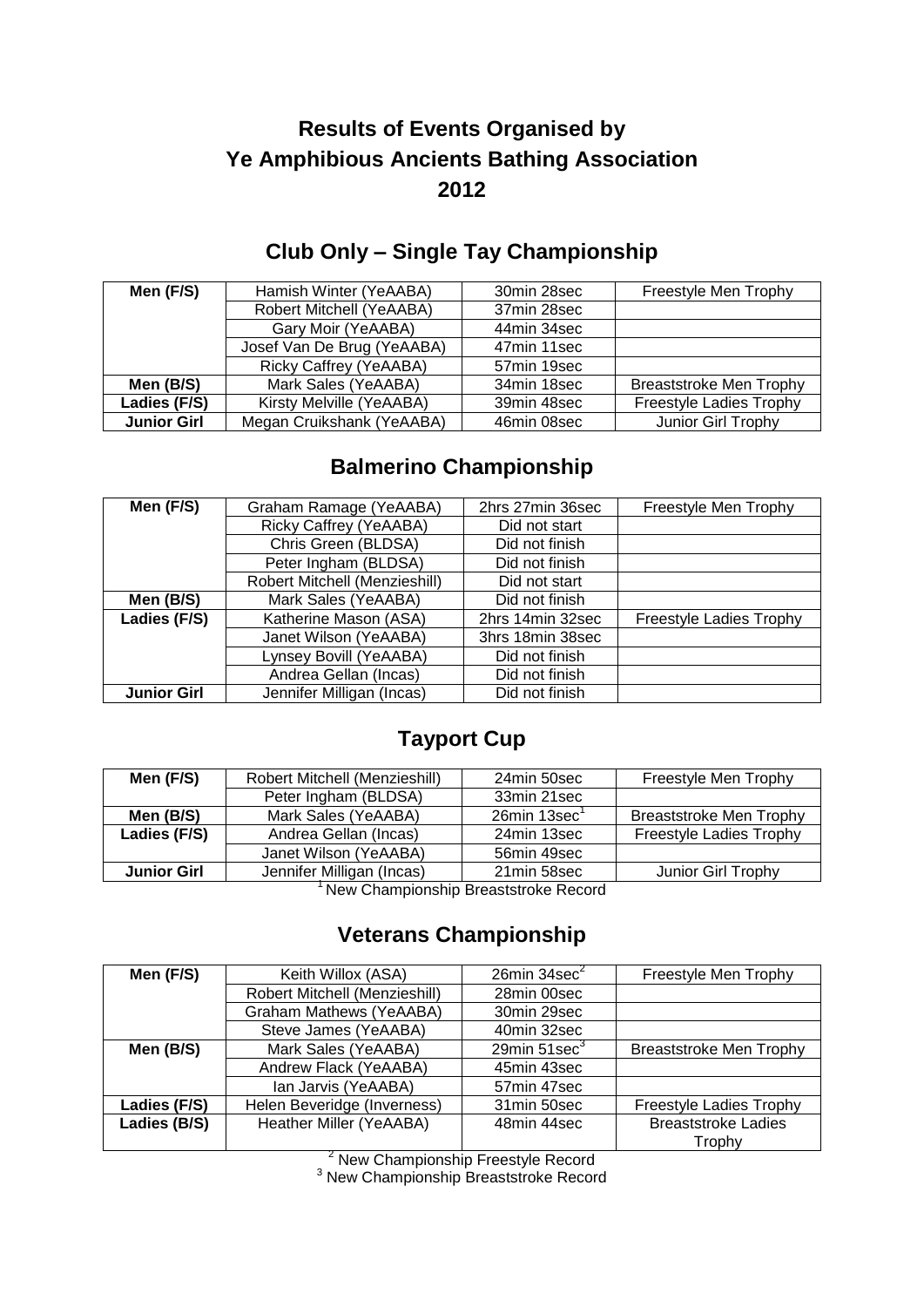# **Relay Swim**

| Team 1 | Scott Moncur, Phil Levack,<br>James Moncur, John Jarvis    | 38min 31sec |                       |
|--------|------------------------------------------------------------|-------------|-----------------------|
| Team 2 | Mark Sales, Kirsty Melville,<br>Andrew Leslie, Steve James | 32min 52sec | <b>Trophy Winners</b> |
| Team 3 | Tricia. Ryan Petrie,<br>Robert Mitchell (swam 2 legs)      | 35min 58sec |                       |
| Team 4 | Ian Jarvis, Andy Flack<br>Megan Cruickshank, Mark Sales    | 38min 56sec |                       |

# **Monifieth Championship**

| Men (F/S)    | Robert Mitchell (Menzieshill) | 1hr 17min 30sec | Freestyle Men Trophy           |
|--------------|-------------------------------|-----------------|--------------------------------|
|              | Robert Mitchell (YeAABA)      | 1hr 25min 21sec |                                |
| Men (B/S)    | Mark Sales (YeAABA)           | 1hr 19min 27sec | Breaststroke Men Trophy        |
| Ladies (F/S) | Lynsey Bovill (YeAABA)        | 1hr 22min 04sec | <b>Freestyle Ladies Trophy</b> |
|              | Helen Beveridge (Inverness)   | 1hr 26min 32sec |                                |

### **Double Tay Championship**

| Men (F/S)    | Robert Mitchell (Menzieshill)  | 57min 13sec     | Freestyle Men Trophy           |
|--------------|--------------------------------|-----------------|--------------------------------|
|              | <b>Grant Small (YeAABA)</b>    | 58min 42sec     |                                |
|              | <b>Graham Mathews (YeAABA)</b> | 1hr 04min 26sec |                                |
|              | Ricky Caffrey (YeAABA)         | 1hr 37min 37sec |                                |
| Men (B/S)    | Mark Sales (YeAABA)            | 1hr 02min 14sec | <b>Breaststroke Men Trophy</b> |
| Ladies (F/S) | Claire Murray (DCA)            | 50min 07sec     | <b>Freestyle Ladies Trophy</b> |
|              | Liane Llewellyn (BLDSA)        | 53min 30sec     |                                |
|              | Lynsey Bovill (YeAABA)         | 1hr 01min 59sec |                                |
|              | Jenny Waring (Incas)           | 1hr 07min 15sec |                                |
|              | Claire Moodie (YeAABA)         | 1hr 14min 51sec |                                |
|              | Kirstin Uhl (YeAABA)           | 1hr 49min 55sec |                                |

### **Woodhaven Championship**

| Men (F/S)    | Robert Mitchell (YeAABA)      | 1hr 49min 03sec | Freestyle Men Trophy           |
|--------------|-------------------------------|-----------------|--------------------------------|
|              | Robert Mitchell (Menzieshill) | 1hr 51min 17sec |                                |
|              | Graham Mathews (YeAABA)       | 2hr 10min 23sec |                                |
| Men (B/S)    | Mark Sales (YeAABA)           | 1hr 44min 17sec | <b>Breaststroke Men Trophy</b> |
| Ladies (F/S) | Liane Llewellyn (BLDSA)       | 1hr 31min 26sec | Freestyle Ladies Trophy        |
|              | Wendy Reid (YeAABA)           | 1hr 53min 38sec |                                |
|              | Lynsey Bovill (YeAABA)        | 1hr 01min 59sec |                                |